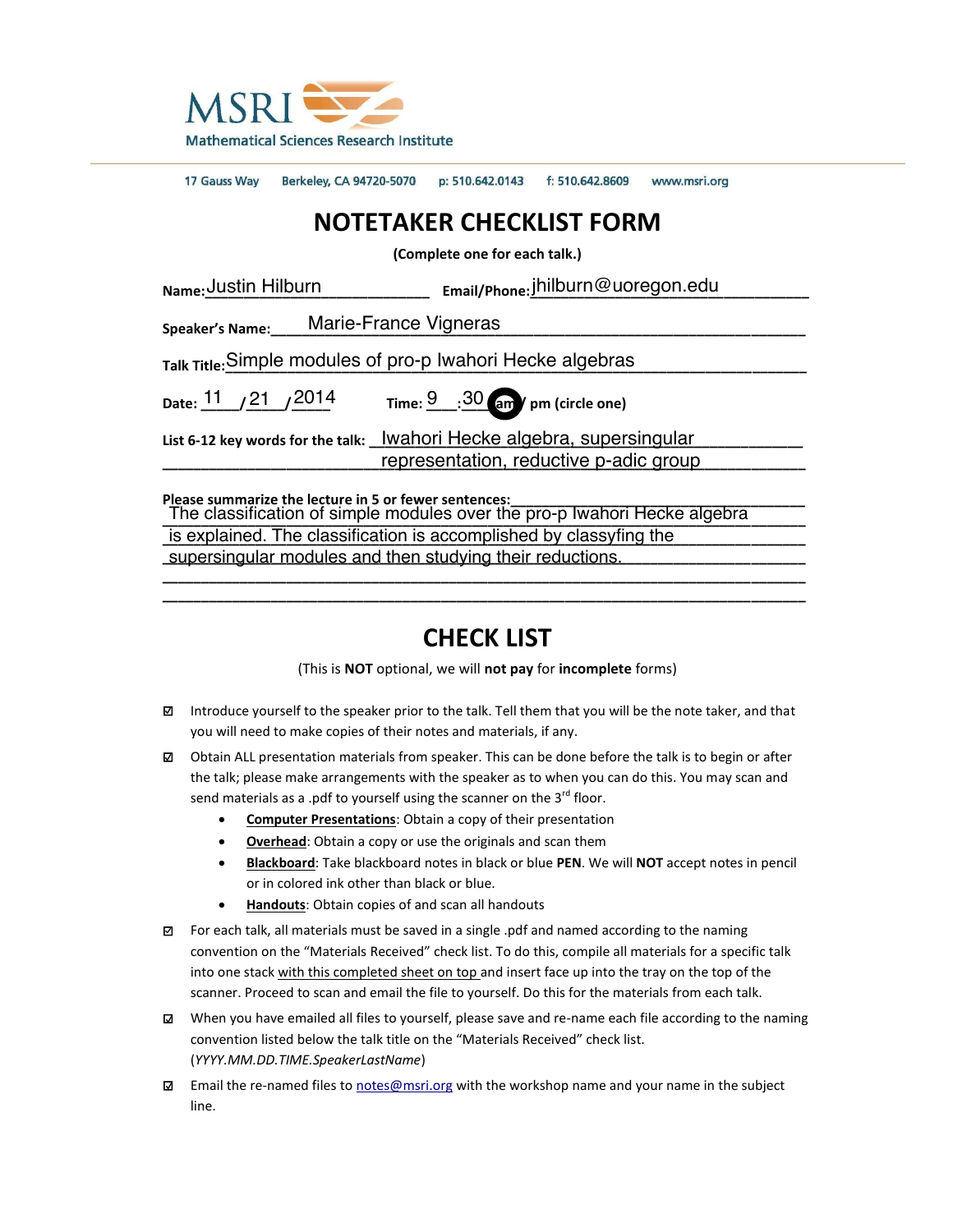6 res connecture /F  $F / \phi$ p  $G = 6(F)$  $\Pi_P$  ( $4$ )  $T\subseteq B = Z$  $T = 20$   $T_{41}$  $S = \frac{1}{2} \left( \frac{1}{2} \right)$ Inches  $spt = 2 - 7$   $2 - 7$ Hecke algebra  $(Z[\mathcal{I}_{M} \setminus G/\mathcal{I}_{M}]) = \emptyset$  depends only C als closed fred of Chil P  $Mod C 6 \longrightarrow Mod C \mathscr{B}W$  $V\neq 0$   $V^{I\#}\neq 0$  $2000 - 3069 - 6420 F$ - For sq of primaged  $\leftarrow$  20 can ceries  $\pi r c$  gd  $(F/F)$   $\iff$  one med or  $\delta \bar{w}$  2  $\hat{J}$ IN supercuspid.1 of  $GL(2, Q_P)$ . For  $GL(n_1F)$  $\pi r_c$  (F/F) of din  $n \iff \pi r_{cay}$ the my is not argume. im < superstrycter reps Olarger the = supersymber  $nqs$ 

 $70$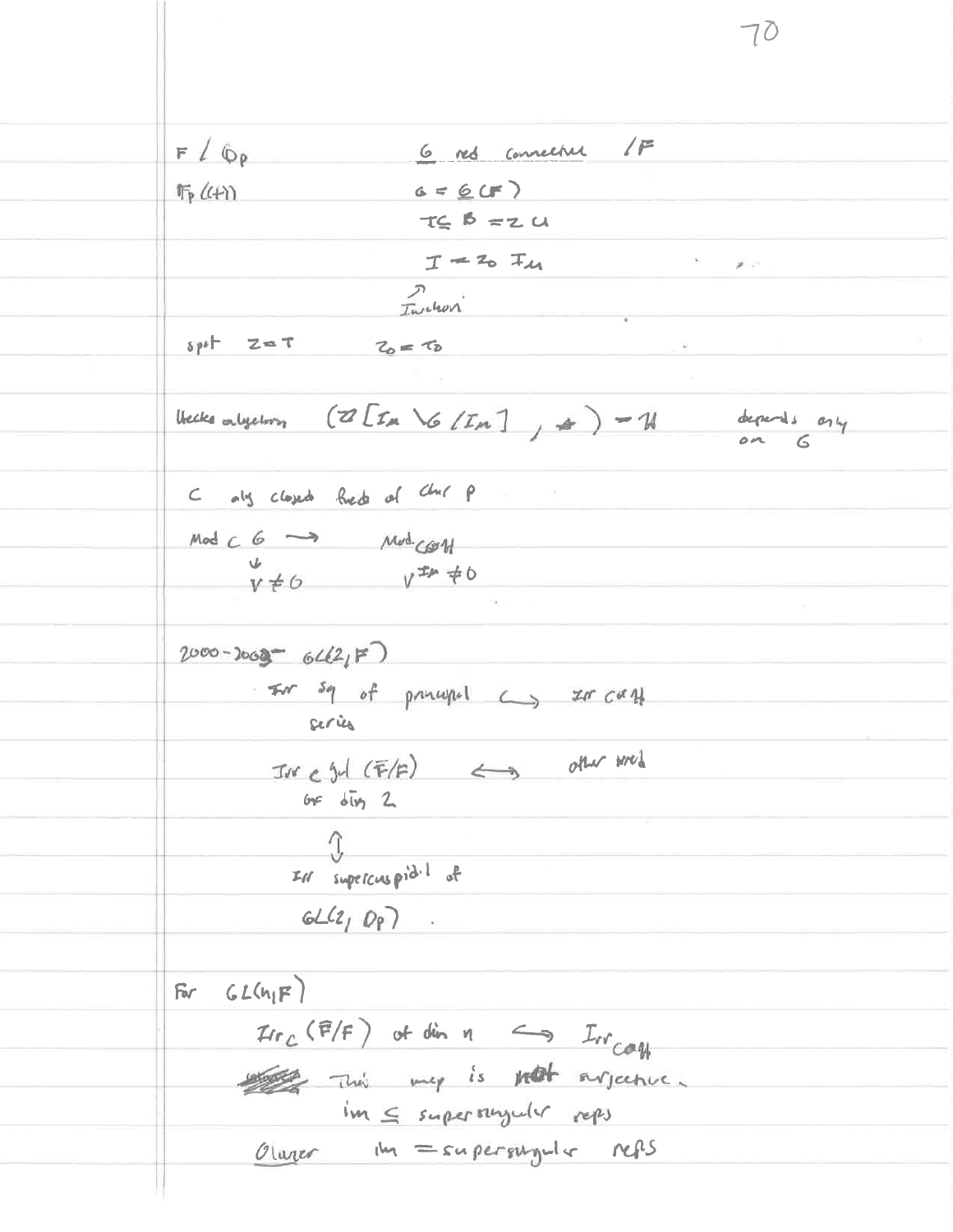describe tion of preductive H  $6$ -split Supersingula representation Paribolde Industry  $M_{\rm M}$  at  $G$ Abe cleanfied the irreducible non-supersingular representations of H. used particle induction for UM. Thus GEN in C rep at A is finite dumension-1.  $\pi_{nm}(v)$   $H=b$  milite our its center  $Z$  $Z = \text{kg.}$   $Z \rightarrow 466$ .  $N \rightarrow I_1 \setminus G/I_1$ <br>  $V_{12m} = W_{11}$ <br>  $V_{12m} = W_{12}$ <br>  $V_{12m} = W_{11}$ <br>  $V_{12m} = W_{12}$  $N=N_{G}(\tau).$  $N \rightarrow I_1\backslash G/L_1$  $Z/z_n = \Lambda_u$ normal origing Theoren the admits a besis  $(3e)$ e = alors of  $W_{th}$ in 1m W Volumbur  $\tau$ duct generated by busis WIFO #2  $\rightarrow$   $\Delta C T_{\mu}B$  $+$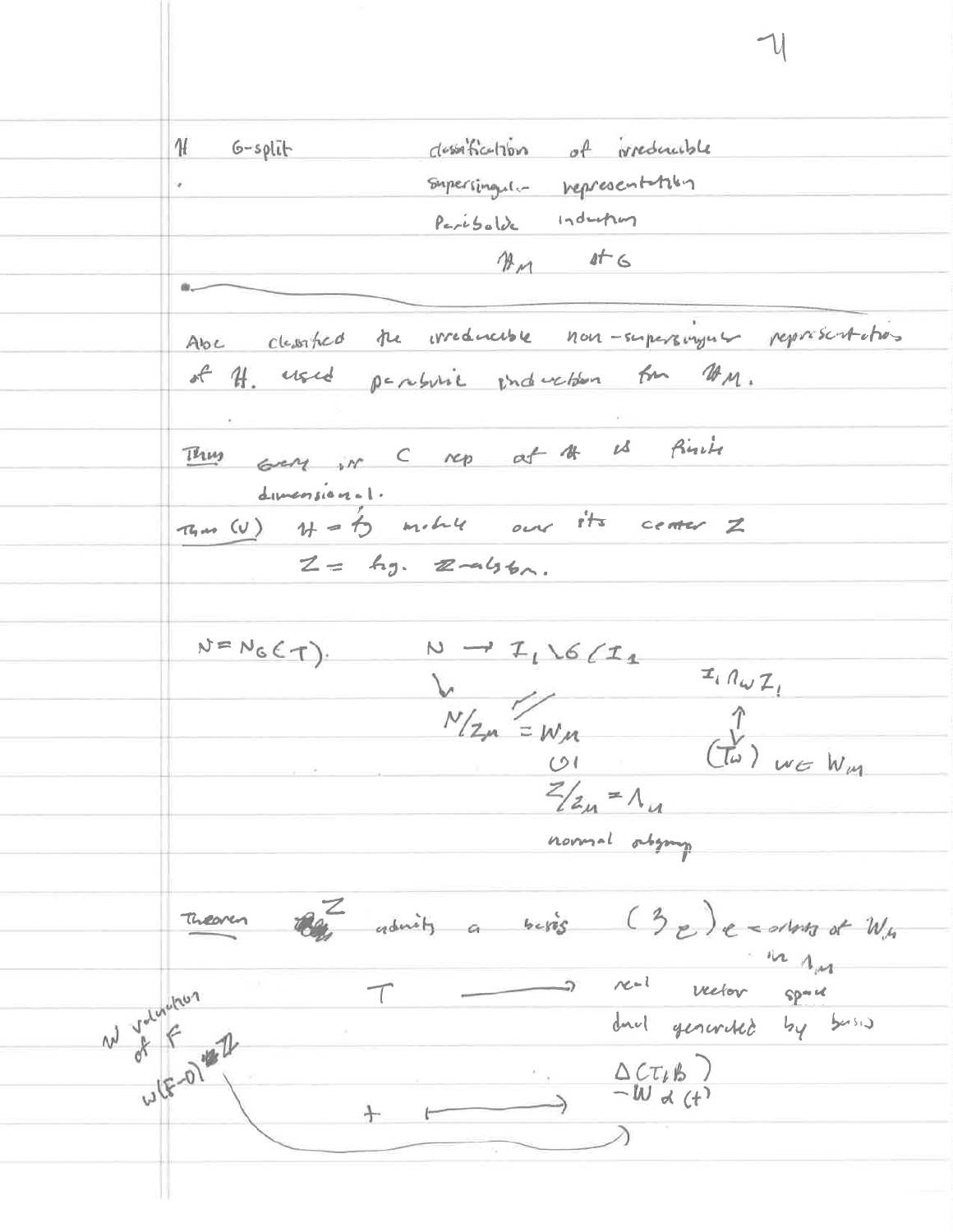Det A right single COH middle  $T \xrightarrow{U} V$ is supervisingular Ist 3c acts  $\frac{z}{\lambda_{\mu}}$ my 0 chez DCC) \$0. " integral "  $B_{c} = \sum_{\lambda \in C} f(\lambda)$ Bemteur elcments  $\ddot{w}$  $E(X)E(X') = q^{n(\lambda_1 X')}E(X')$   $\lambda_1 X \in \Lambda$  $q=|k_{\mathcal{P}}|$   $q(k_{1},k_{1})$   $\in \mathbb{N}$ 20  $F(\lambda)$  invertible  $\Leftrightarrow$   $v(\lambda)=0$  $W_{\mu}$   $\alpha$   $\cdot$   $\frac{N}{Z_{\mu}}$   $\rightarrow$   $W$   $\rightarrow$  1  $W = \frac{N}{2n}$ Tu Fritalin  $\mathcal{U}$ Waff  $\overline{1}$  $\frac{U}{S}$ att  $W = W^{aff} \rtimes \Lambda$ ty commitative  $\frac{1}{\sqrt{2}}$  $W_{\mu} - W_{\mu}$  off  $\frac{1}{2}$  $k = 4th^{\pi k}$   $\frac{1}{2}$   $\frac{1}{2}$   $\frac{1}{2}$   $\frac{1}{2}$   $\frac{1}{2}$   $\frac{1}{2}$   $\frac{1}{2}$   $\frac{1}{2}$   $\frac{1}{2}$   $\frac{1}{2}$   $\frac{1}{2}$   $\frac{1}{2}$   $\frac{1}{2}$   $\frac{1}{2}$   $\frac{1}{2}$   $\frac{1}{2}$   $\frac{1}{2}$   $\frac{1}{2}$   $\frac{1}{2}$   $\frac{1}{2}$   $\frac{1}{2}$ 

 $72$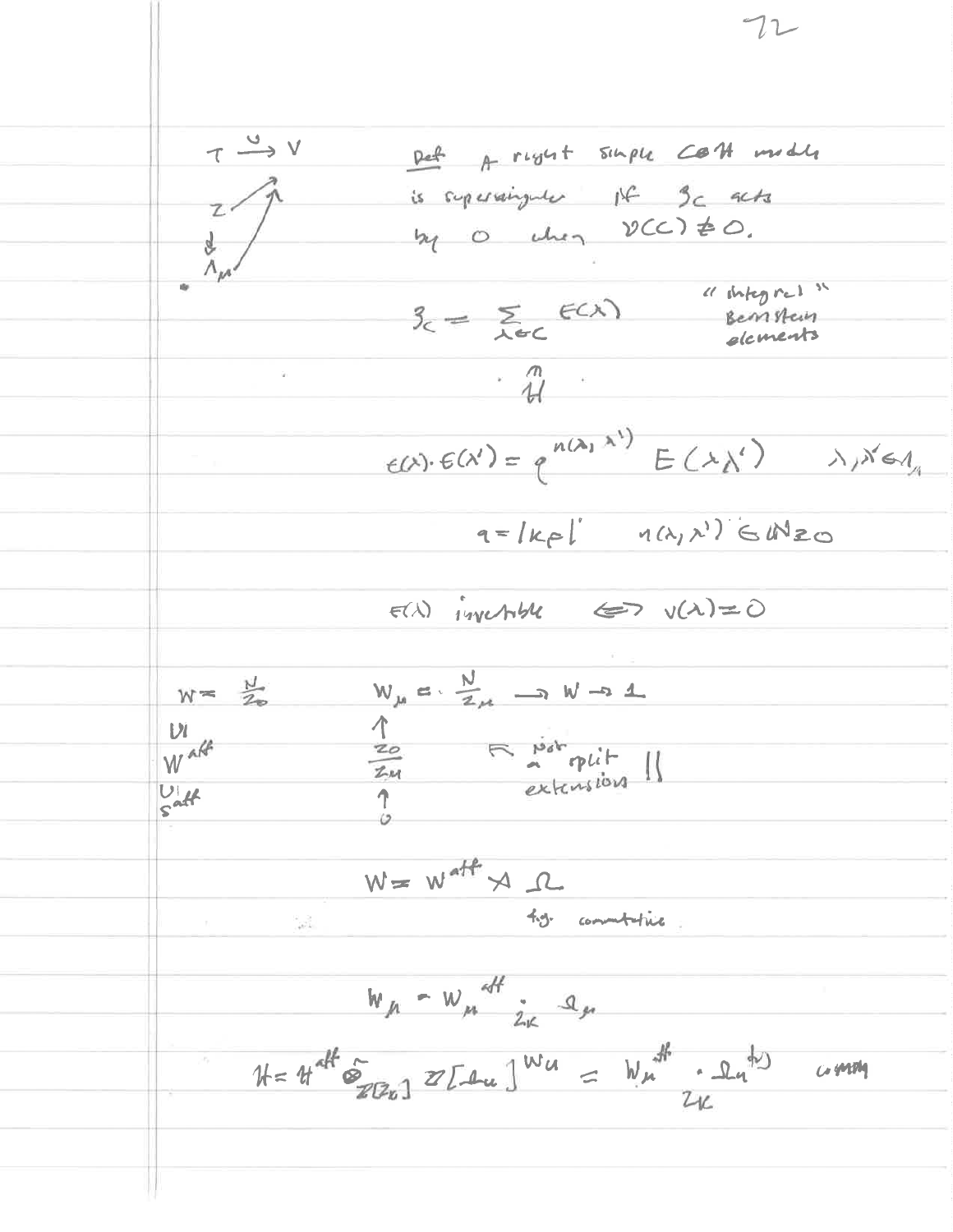6 split , helt surple , supply consulted supersingular simple modules  $\hookrightarrow$ thing of  $H^{aff} \otimes C$ Supersupply characters of Det (X/g) is an admissible pair it X is a character of  $2\kappa_{\frac{1}{2}}$   $3<$   $5<sup>4k</sup>(\alpha)$  = { $res<sup>4k</sup>$ </sup>  $\chi(z_{k,5})=1$ }  $(u_{\alpha A_j}u_{\text{max}})$   $12 - 2K_{15}$  $\triangle$  $z_{\kappa}$ It is relied superstriguts to  $f = \emptyset$ cif the nost system is stred ucible) thing characters of advisertis period  $C\mathcal{U}$   $H$  $\boldsymbol{\mathcal{U}}$  $\overline{C}$ dyscongel conferences Det  $(X,T,V)$  on admirable supervisyons trible (7,7) comissible systemyers<br>point and 3 char of 11-12 V =w c-represent form of the Richer at & in Sly.  $\pi_{\alpha}(\chi_{,\mathcal{J},V}) = (\chi_{\alpha V}) \otimes_{\gamma \in \mathbb{C}} \chi_{\alpha \xi} \gamma \mathcal{U}.$ 

 $73$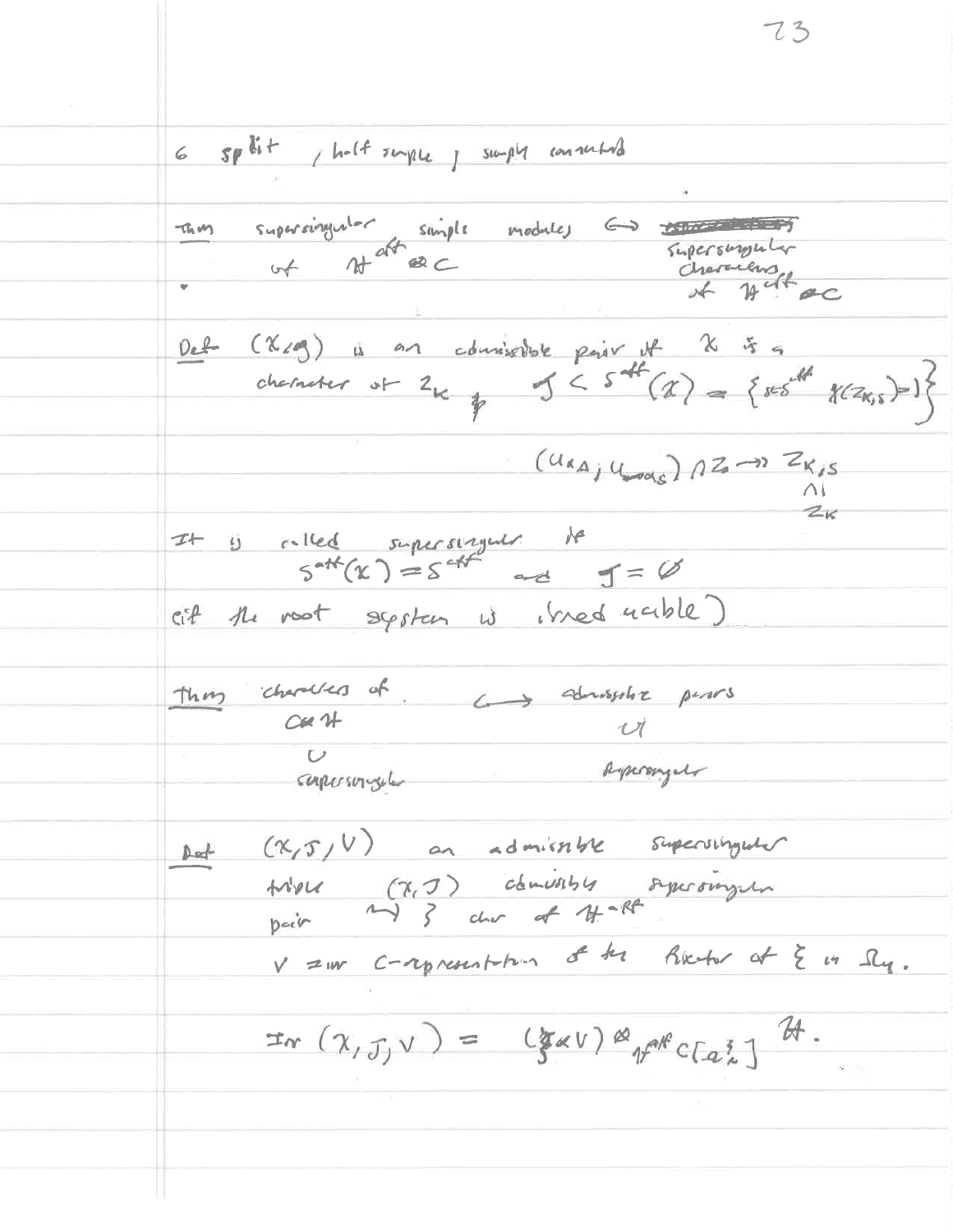This: Is superstygetor of models  $\Longleftrightarrow$ admissible supersingular triples  $I(x,T,v) \iff \#(x,T,v)$  $MGPC9G$  $BE$   $P$   $C$  $H_{\mathcal{M}}$  $MB$  $H_6$ of certifil thank  $T_{\mu_{\mu}}$ notto grad  $5+$   $T_{MM}^P$  4  $\sqrt{a}$  $\bigoplus$   $\mathcal{H}_{\mathfrak{p}}$   $\tau_{\vec{\omega}}$  $w \in W_{o_iM} \setminus w_{o_j} \in$  $\begin{array}{ccccccc}\n\mathcal{I}_{p} & \circ & \circ & \mathcal{M}_{q} & \rightarrow & \mathcal{M}_{q} & \mathcal{M}_{q} & \mathcal{M}_{q} & \mathcal{M}_{q} & \mathcal{M}_{q} & \mathcal{M}_{q} & \mathcal{M}_{q} & \mathcal{M}_{q} & \mathcal{M}_{q} & \mathcal{M}_{q} & \mathcal{M}_{q} & \mathcal{M}_{q} & \mathcal{M}_{q} & \mathcal{M}_{q} & \mathcal{M}_{q} & \mathcal{M}_{q} & \mathcal{M}_{q} & \mathcal{M}_{q} & \mathcal{M}_{q} & \mathcal{M}_{q} & \mathcal{$ ML many Hs  $\tau_{lin}$   $\tau_{p}^{6}$  is futuly and loss left tright adjours. Transmu P= MB AM CACTED  $0.277$  or s.s. Handle My PCPGICG

74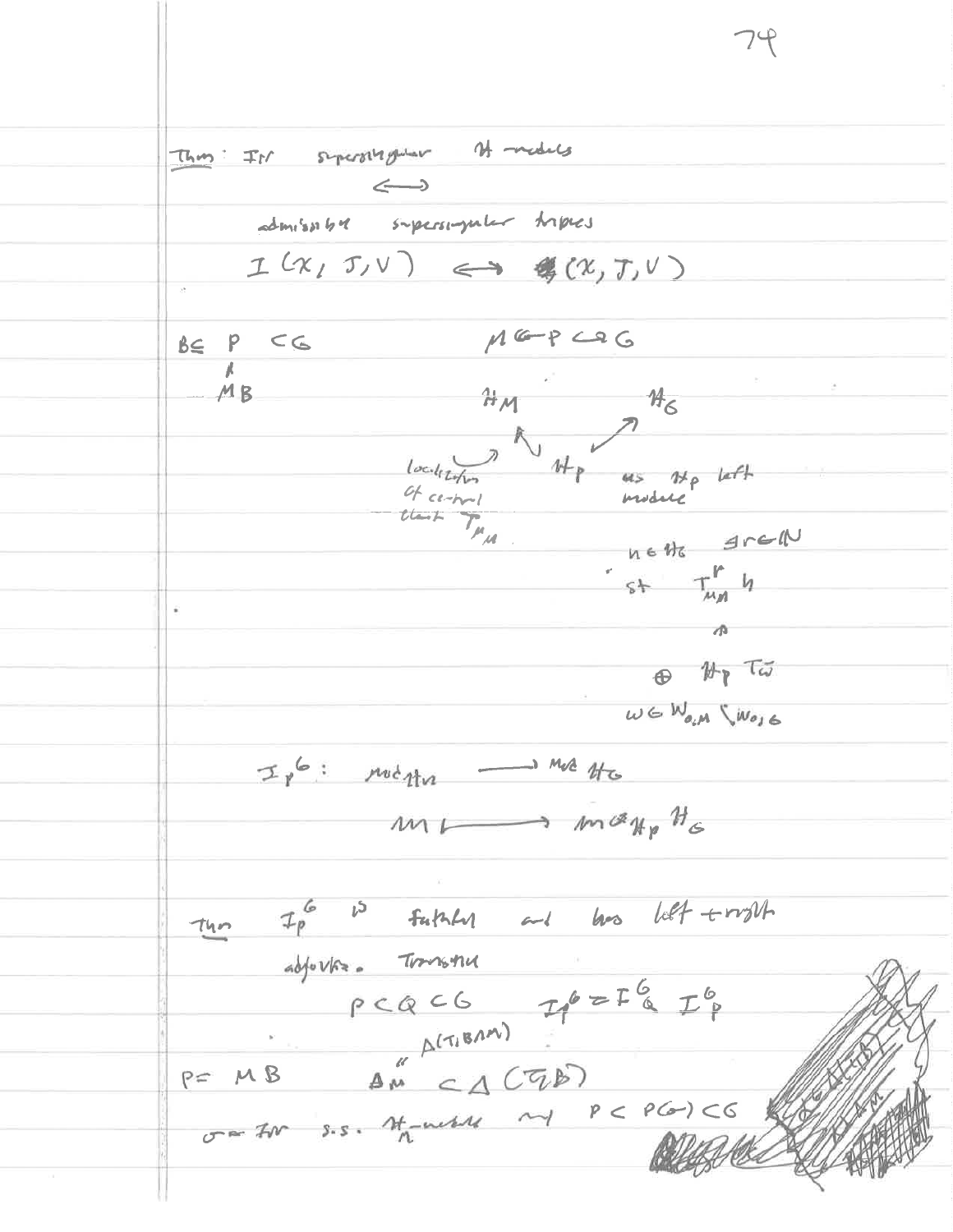$P(\sigma) \leftrightarrow \Delta(\sigma) = \{x \in \Delta(T, \theta)\}$  $d + \Delta M$ Thousand mo br x incy.  $4\nu$  $2\Lambda$  (un  $u_{-1}$  ) let  $(P_1 \sigma r_1 Q)$  is an admissible triple if  $B\subseteq P$  if  $\alpha$  is s.s.  $\frac{1}{2}$ NOP of HM, PCQ CPCO)  $A$ Con  $B$  $I(P,\sigma)Q) = I_{R\sigma}^{6} + I_{Q}^{RC}$ Teneralizat my of the  $4\mu_{\tiny \odot}$  $H M$  $\sigma$  estads  $\alpha \wedge n$  (a) st a =  $\frac{\pi(G)}{2 \pi n(G)}$  elan<br>
=  $\frac{\pi(G)}{\pi(n(G))}$  elan<br>
=  $\frac{\pi}{2}$  elan

7S